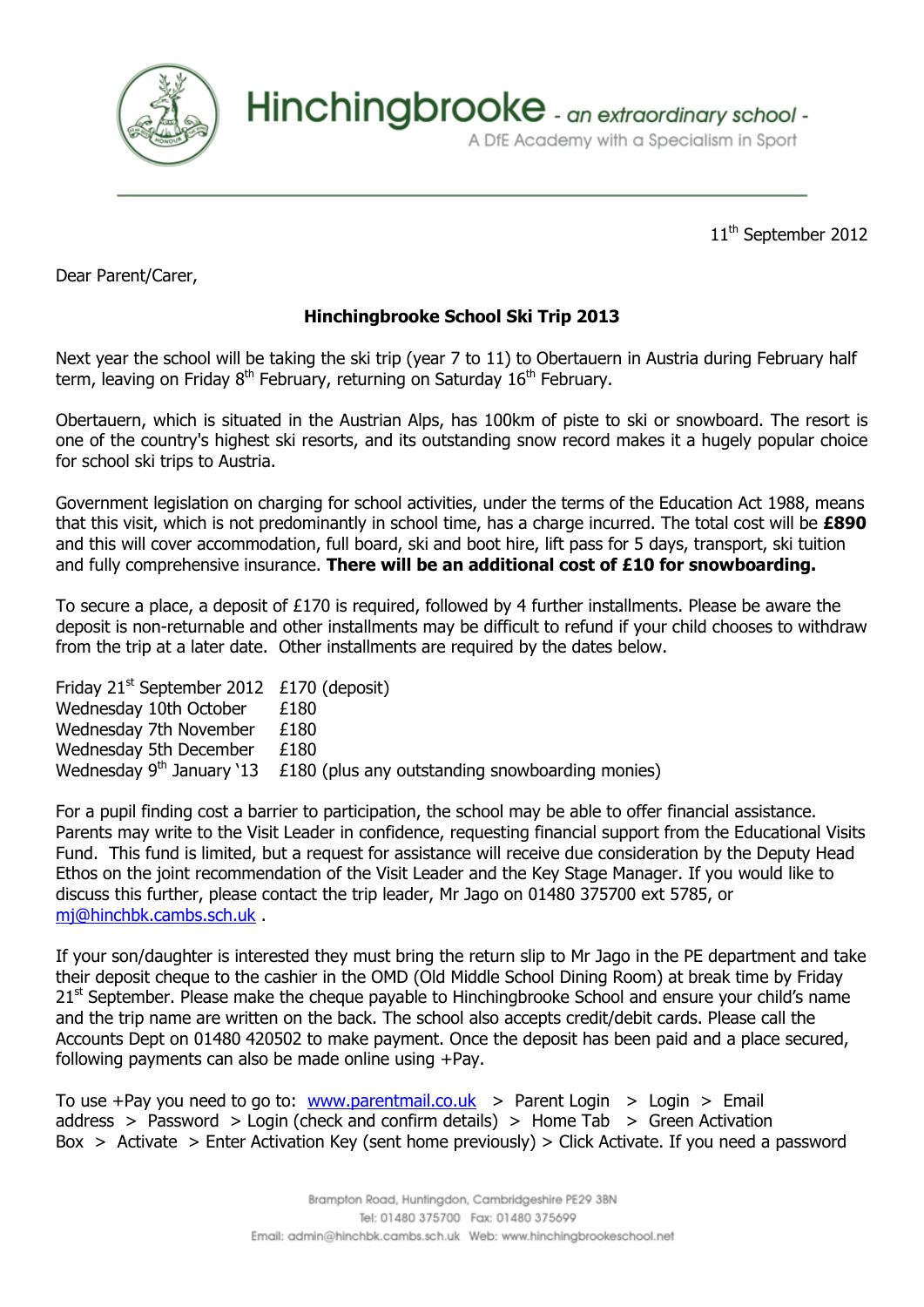reminder or need help to register, or to enter the +Pay Activation Code please contact: 01480 375700 Ext. 5718 or email [communications@hinchbk.cambs.sch.uk](mailto:communications@hinchbk.cambs.sch.uk)

Could you also provide a photocopy of your child's passport to assist with the booking and planning of the trip?

We have 45 places at present and we will try to accommodate everyone on this trip. However, if it is over subscribed then the students unable to attend will be placed on next year's ski trip.

If you have any further queries about the trip, please do not hesitate to contact Mr Jago on 01480 375700 ext 5785 or [mj@hinchbk.cambs.sch.uk](mailto:mj@hinchbk.cambs.sch.uk) .

Yours faithfully

Mr M. Jago Ski party leader

Students should note that the school's Code of Conduct applies to all educational visits. Parents should note that the staff supervising are acting in loco parentis and they should expect the standard of care given by a reasonably prudent parent/carer. The school will not be responsible for any personal loss or injury unless proved to be negligent.